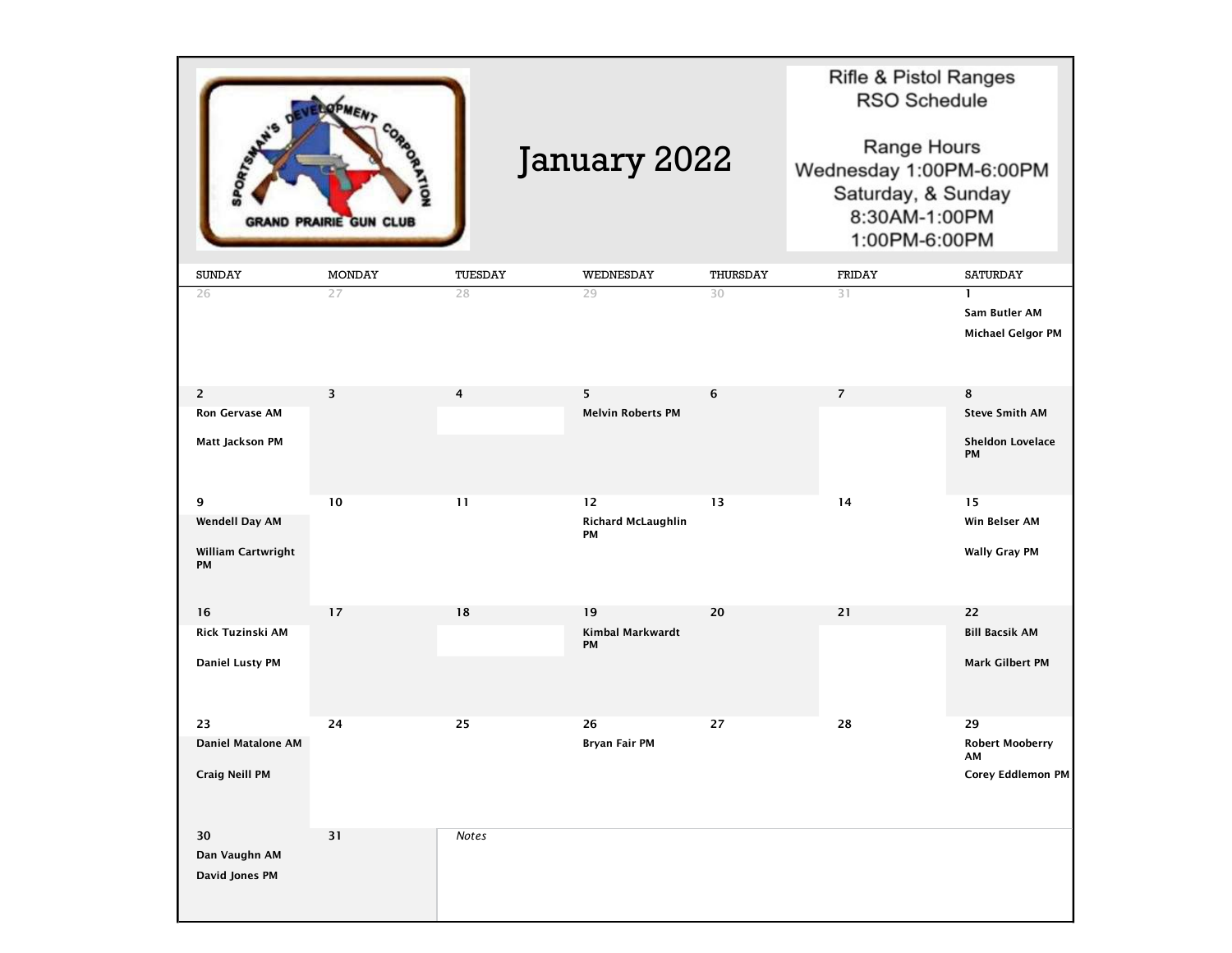| ND PRAIRIE GUN CLUB                             |                     | <b>February 2022</b>    |                                                       |               | Rifle & Pistol Ranges<br><b>RSO Schedule</b><br>Range Hours<br>Wednesday 1:00PM-6:00PM<br>Saturday, & Sunday<br>8:30AM-1:00PM<br>1:00PM-6:00PM |                                                                     |
|-------------------------------------------------|---------------------|-------------------------|-------------------------------------------------------|---------------|------------------------------------------------------------------------------------------------------------------------------------------------|---------------------------------------------------------------------|
| <b>SUNDAY</b><br>30                             | <b>MONDAY</b><br>31 | TUESDAY<br>$\mathbf{1}$ | WEDNESDAY<br>$\overline{2}$<br><b>Mike Pallett PM</b> | THURSDAY<br>3 | FRIDAY<br>4                                                                                                                                    | <b>SATURDAY</b><br>5<br>David Hendricks AM<br><b>Greg Reeves PM</b> |
| 6<br>Jason Cobb AM<br><b>Gary Reed PM</b>       | $\overline{7}$      | 8                       | 9<br><b>Ron McCuller PM</b>                           | 10            | 11                                                                                                                                             | 12<br>Kirk Masienbacher<br>AM<br>Alan Perry PM                      |
| 13<br><b>Ken Godwin AM</b><br>John Nix PM       | 14                  | 15                      | 16<br><b>Joe Cawthon PM</b>                           | 17            | 18                                                                                                                                             | 19<br>Michael<br>Rosenberger AM<br>Kelly Eddlemon PM                |
| 20<br>Mike Delusque AM<br><b>Mark Belser PM</b> | 21                  | 22                      | 23<br>Don Kovatch PM                                  | 24            | 25                                                                                                                                             | 26<br>Sam Butler AM<br>Michael Gelgor PM                            |
| 27<br>Jeff Paladini AM<br><b>Ron Liles PM</b>   | 28                  |                         | $\overline{2}$                                        | 3             | 4                                                                                                                                              | 5                                                                   |
| $\sqrt{6}$                                      | 7                   | Notes                   |                                                       |               |                                                                                                                                                |                                                                     |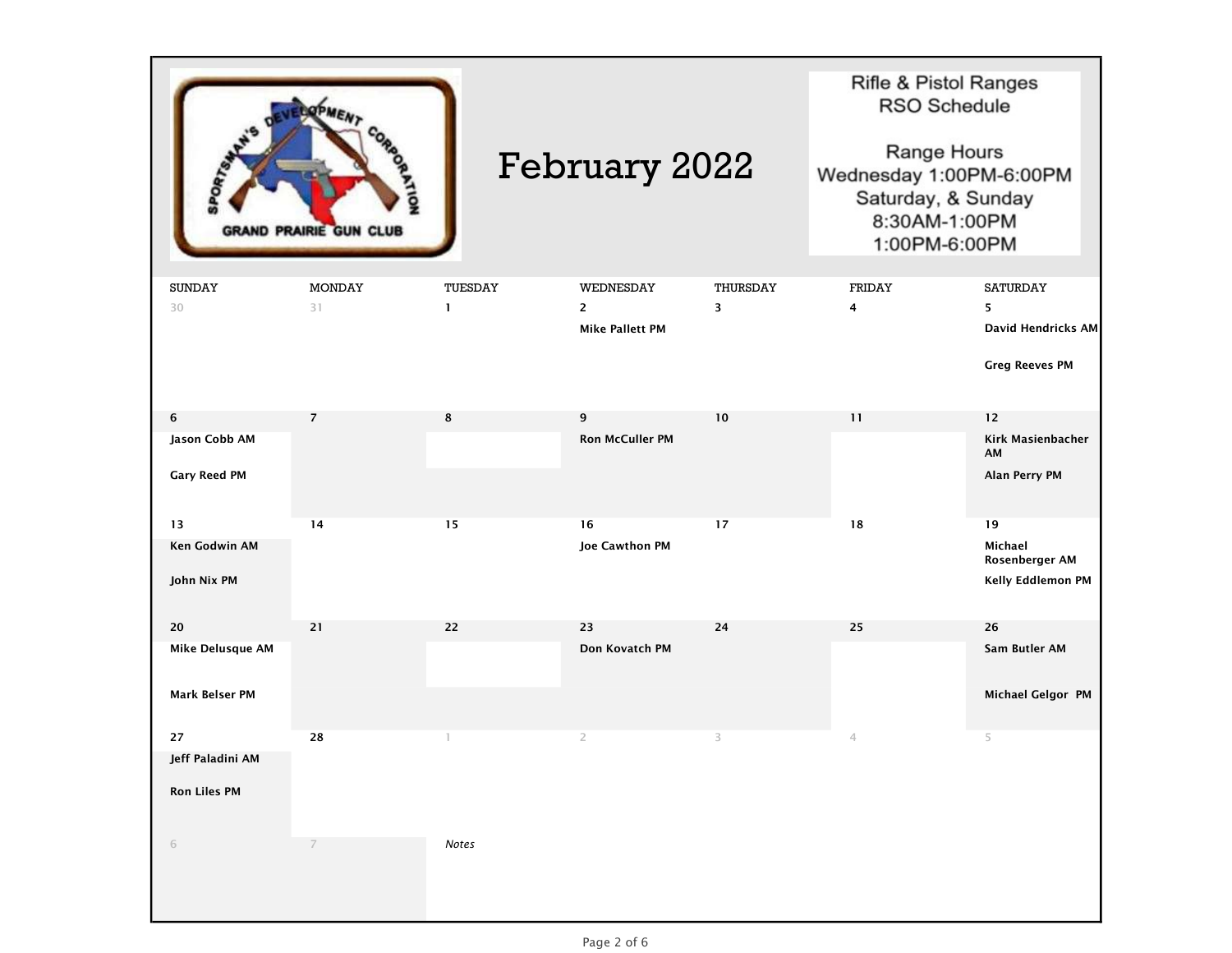

## March 2022

Rifle & Pistol Ranges **RSO Schedule** 

Range Hours Wednesday 1:00PM-6:00PM Saturday, & Sunday 8:30AM-1:00PM 1:00PM-6:00PM

| <b>SUNDAY</b>            | <b>MONDAY</b>  | TUESDAY      | WEDNESDAY              | THURSDAY | FRIDAY                  | SATURDAY                      |
|--------------------------|----------------|--------------|------------------------|----------|-------------------------|-------------------------------|
| 27                       | 28             | $\mathbf{1}$ | $\mathbf{2}$           | 3        | $\overline{\mathbf{4}}$ | 5                             |
|                          |                |              | John Wilhite PM        |          |                         | <b>Steve Smith AM</b>         |
|                          |                |              |                        |          |                         | <b>Sheldon Lovelace</b><br>PM |
| 6                        | $\overline{7}$ | $\bf8$       | $\boldsymbol{9}$       | $10\,$   | 11                      | $12$                          |
| <b>Ron Gervase AM</b>    |                |              | <b>Mel Roberts PM</b>  |          |                         | Win Belser AM                 |
| John Diggs PM            |                |              |                        |          |                         | <b>Wally Gray PM</b>          |
| 13                       | 14             | 15           | 16                     | 17       | 18                      | 19                            |
| <b>Wendell Day AM</b>    |                |              | <b>Mike Pallett PM</b> |          |                         | <b>Bill Bacsik AM</b>         |
| Matt Jackson PM          |                |              |                        |          |                         | <b>Craig Neill PM</b>         |
| 20                       | 21             | 22           | 23                     | 24       | 25                      | 26                            |
| Rick Tuzinski AM         |                |              | Richard McLaughlin PM  |          |                         | <b>Robert Mooberry</b><br>AM  |
| William Cartwright<br>PM |                |              |                        |          |                         | <b>Greg Reeves PM</b>         |
| 27                       | 28             | 29           | 30                     | 31       | $\mathbb{I}$            | $\overline{2}$                |
| Dan Vaughn AM            |                |              | Kimbal Markwardt<br>PM |          |                         |                               |
| David Jones PM           |                |              |                        |          |                         |                               |
| 3                        | $\overline{4}$ | Notes        |                        |          |                         |                               |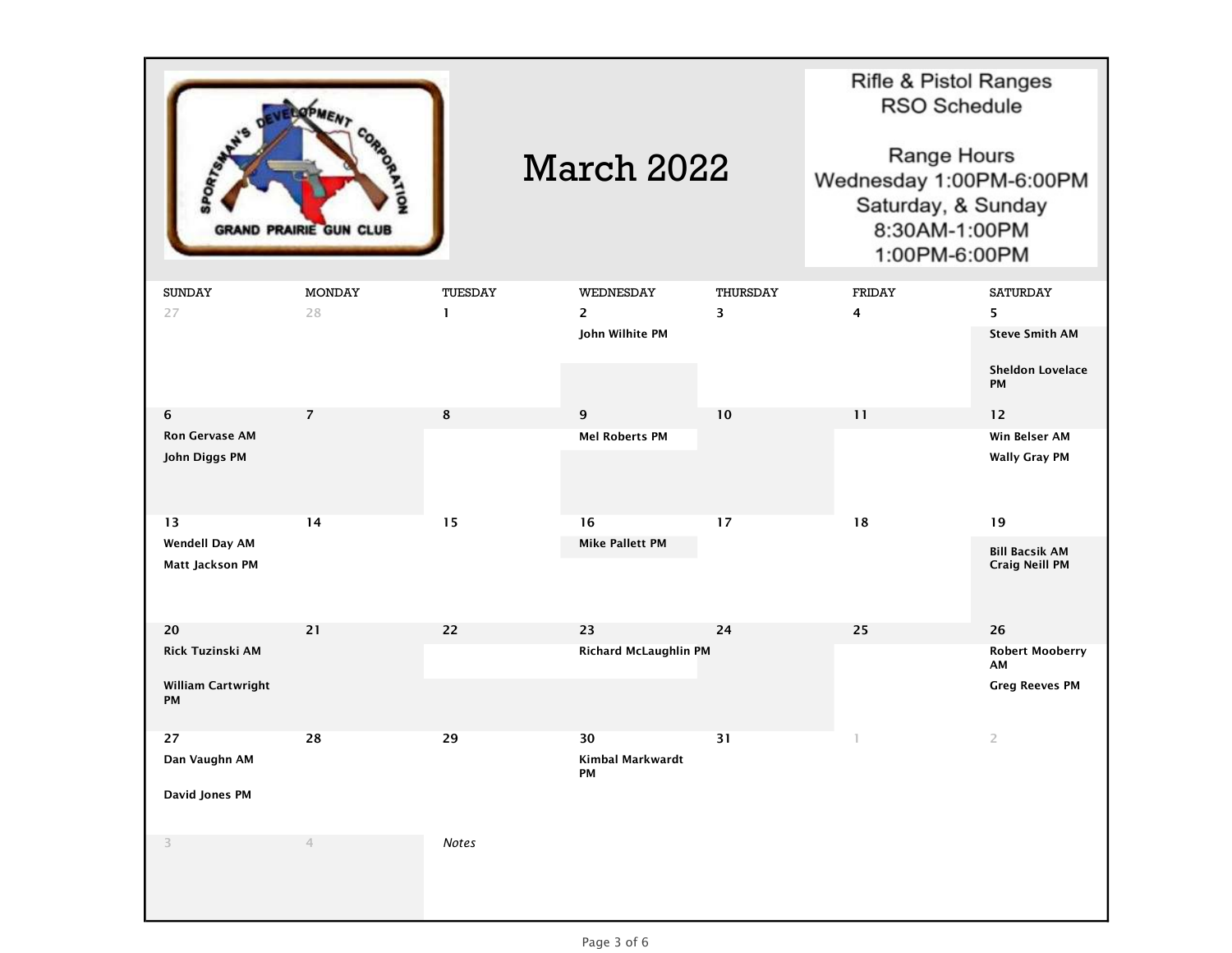

## **Rifle & Pistol Ranges RSO Schedule**

Range Hours Wednesday 1:00PM-6:00PM Saturday, & Sunday 8:30AM-1:00PM 1:00PM-6:00PM

| <b>SUNDAY</b>             | <b>MONDAY</b>  | TUESDAY | WEDNESDAY              | THURSDAY       | FRIDAY       | <b>SATURDAY</b>               |
|---------------------------|----------------|---------|------------------------|----------------|--------------|-------------------------------|
| 27                        | 28             | 29      | 30                     | 31             | $\mathbf{1}$ | $\overline{2}$                |
|                           |                |         |                        |                |              | <b>Mark Gilbert AM</b>        |
|                           |                |         |                        |                |              | Corey Eddlemon PM             |
|                           |                |         |                        |                |              |                               |
|                           |                |         |                        |                |              |                               |
| 3                         | 4              | 5       | 6                      | $\overline{7}$ | 8            | 9                             |
| <b>Daniel Matalone AM</b> |                |         | <b>Ron McCuller PM</b> |                |              | David Hendricks AM            |
| <b>Daniel Lusty PM</b>    |                |         |                        |                |              | Alan Perry PM                 |
| $10$                      | 11             | $12$    | 13                     | 14             | 15           | 16                            |
| Jason Cobb AM             |                |         | Don Kovatch PM         |                |              | Kirk Maisenbacher             |
| Mark Belser PM            |                |         |                        |                |              | AM<br>Kelly Eddlemon PM       |
|                           |                |         |                        |                |              |                               |
|                           |                |         |                        |                |              |                               |
| 17                        | ${\bf 18}$     | 19      | 20                     | 21             | 22           | 23                            |
| Ken Godwin AM             |                |         | Joe Cawthon PM         |                |              | Michael<br>Rosenberger AM     |
| <b>Gary Reed PM</b>       |                |         |                        |                |              | <b>Michael Gelgor PM</b>      |
|                           |                |         |                        |                |              |                               |
| 24                        | 25             | 26      | 27                     | 28             | 29           | 30                            |
| Mike Delusque AM          |                |         | Bryan Fair PM          |                |              | Sam Butler AM                 |
| John Nix PM               |                |         |                        |                |              | <b>Sheldon Lovalace</b><br>PM |
|                           |                |         |                        |                |              |                               |
|                           |                |         |                        |                |              |                               |
| $\mathbb{I}$              | $\overline{2}$ | Notes   |                        |                |              |                               |
|                           |                |         |                        |                |              |                               |
|                           |                |         |                        |                |              |                               |
|                           |                |         |                        |                |              |                               |

April 2022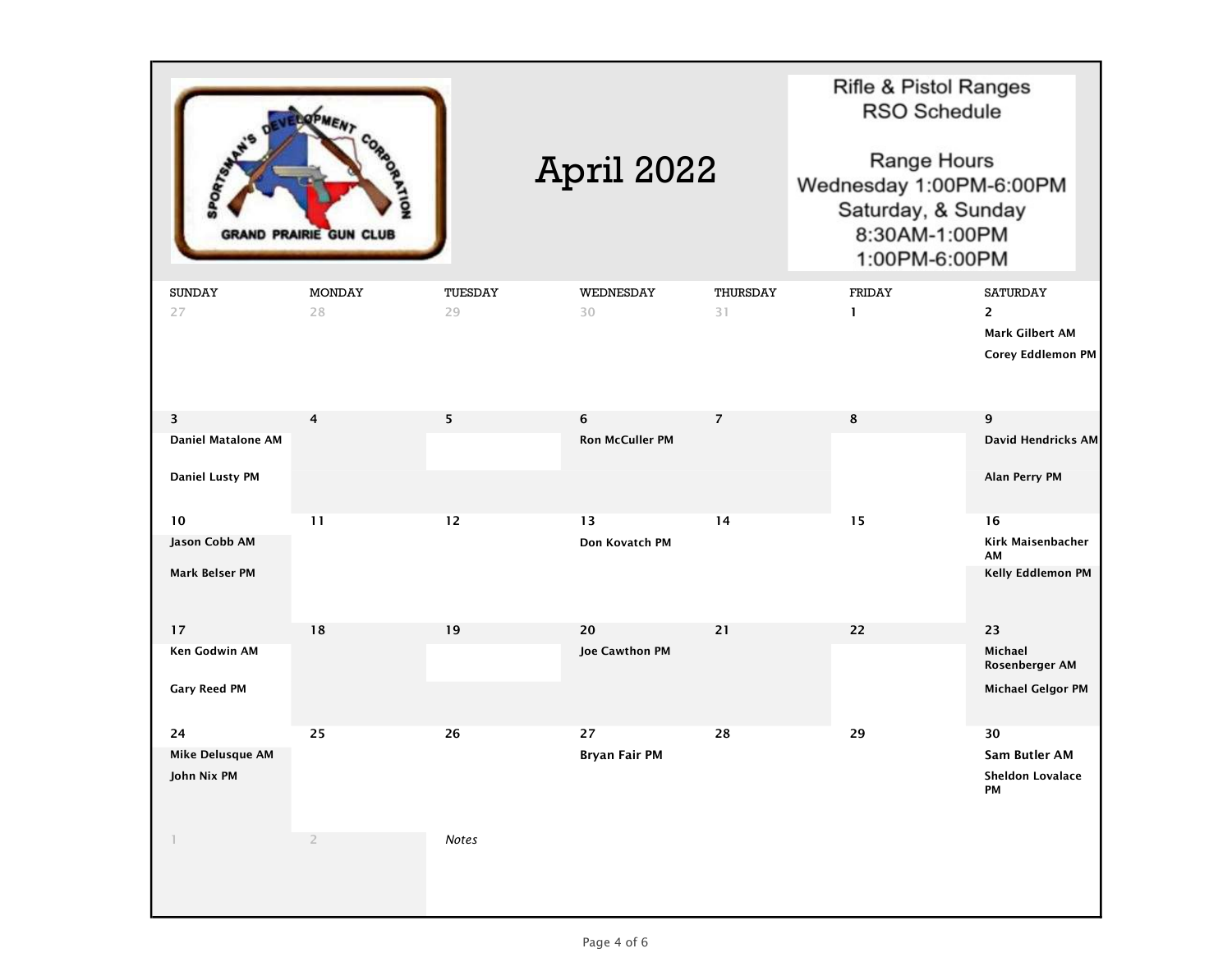|                           | <b>GRAND PRAIRIE GUN CLUB</b> |         | <b>May 2022</b>          |                | Rifle & Pistol Ranges<br><b>RSO Schedule</b><br>Range Hours<br>Wednesday 1:00PM-6:00PM<br>Saturday, & Sunday<br>8:30AM-1:00PM<br>1:00PM-6:00PM |                              |
|---------------------------|-------------------------------|---------|--------------------------|----------------|------------------------------------------------------------------------------------------------------------------------------------------------|------------------------------|
| <b>SUNDAY</b>             | <b>MONDAY</b>                 | TUESDAY | WEDNESDAY                | THURSDAY       | FRIDAY                                                                                                                                         | <b>SATURDAY</b>              |
| 1                         | $\overline{2}$                | 3       | 4                        | 5              | 6                                                                                                                                              | $\overline{7}$               |
| <b>Ron Gervase AM</b>     |                               |         | <b>Chris Davis PM</b>    |                |                                                                                                                                                | <b>Bill Bacsik AM</b>        |
| John Diggs PM             |                               |         |                          |                |                                                                                                                                                | Craig Neill PM               |
|                           |                               |         |                          |                |                                                                                                                                                |                              |
| 8                         | 9                             | 10      | 11                       | 12             | 13                                                                                                                                             | 14                           |
| Jeff Paladini AM          |                               |         | John Wilhite PM          |                |                                                                                                                                                | Win Belser AM                |
| <b>Ron Liles PM</b>       |                               |         |                          |                |                                                                                                                                                | <b>Wally Gray PM</b>         |
| 15                        | 16                            | 17      | 18                       | 19             | 20                                                                                                                                             | 21                           |
| Wendell Day AM            |                               |         | <b>Melvin Roberts PM</b> |                |                                                                                                                                                | <b>Mark Gilbert AM</b>       |
| William Cartwright<br>PM  |                               |         |                          |                |                                                                                                                                                | Corey Eddlemon PM            |
| 22                        | 23                            | 24      | 25                       | 26             | 27                                                                                                                                             | 28                           |
| Rick Tuzinski AM          |                               |         | <b>Mike Pallett PM</b>   |                |                                                                                                                                                | <b>Robert Mooberry</b><br>AM |
| <b>Daniel Lusty PM</b>    |                               |         |                          |                |                                                                                                                                                | <b>Greg Reeves PM</b>        |
| 29                        | 30                            | 31      | 1                        | $\overline{2}$ | 3                                                                                                                                              | 4                            |
| <b>Daniel Matalone AM</b> |                               |         |                          |                |                                                                                                                                                |                              |
| <b>David Jones PM</b>     |                               |         |                          |                |                                                                                                                                                |                              |
| 5                         | $\sqrt{6}$                    | Notes   |                          |                |                                                                                                                                                |                              |
| Rick Tuzinski AM          |                               |         |                          |                |                                                                                                                                                |                              |
| <b>Daniel Lusty PM</b>    |                               |         |                          |                |                                                                                                                                                |                              |
|                           |                               |         |                          |                |                                                                                                                                                |                              |